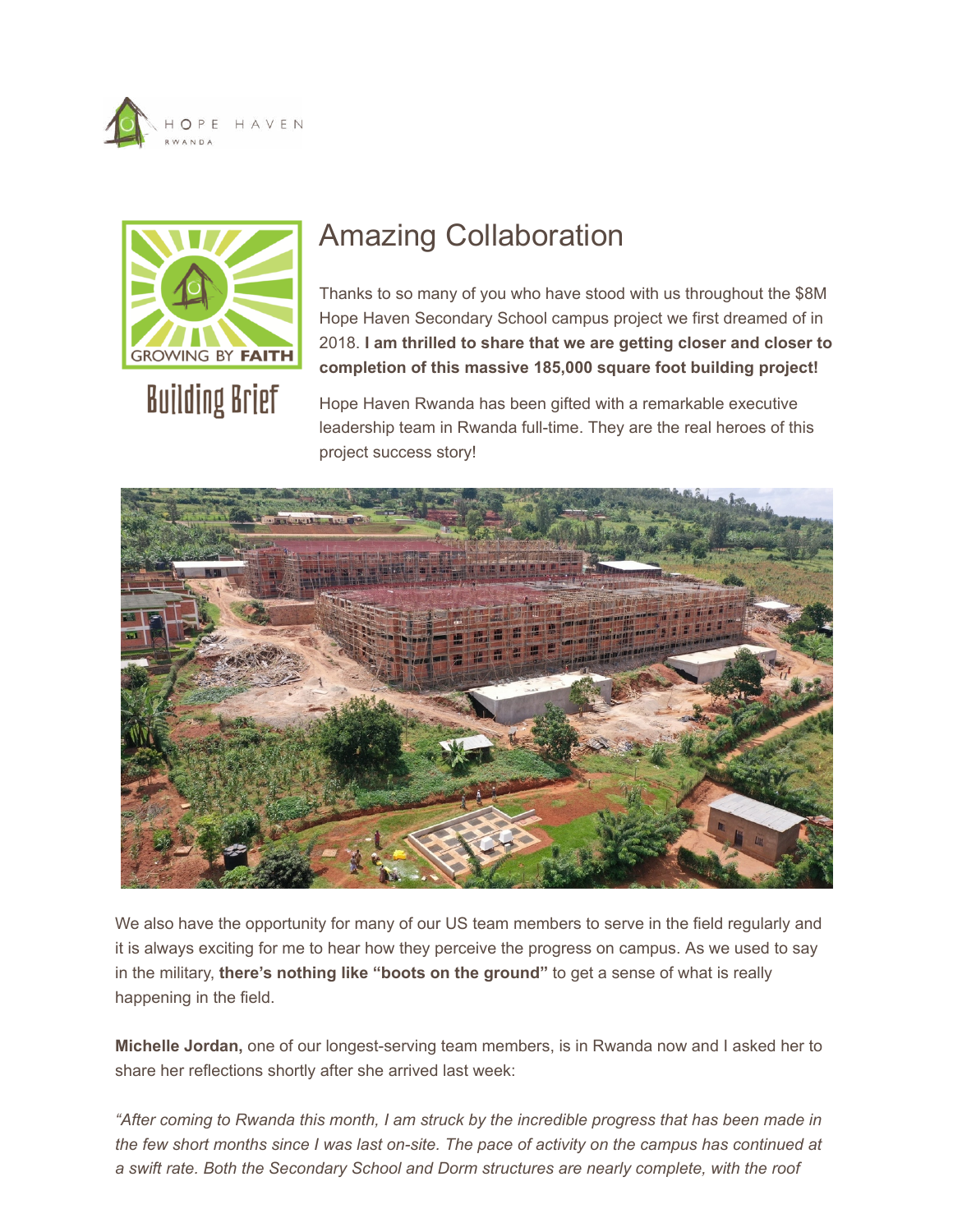*trusses being worked on right now. The exterior finished brick work is nearly complete and where there used to be piles of bricks on-site, there are now beautiful red-brick walls.* 

*While walking through the buildings I got a real sense of how the final structure will look as there are now walls and stairs and even some window frames. While the scale of the buildings is incredible to see from the outside, walking through the rooms has really solidified the vision for me.* 

*As the buildings begin to come together, the excitement on campus is increasing as well! Our secondary teachers are getting anxious to start teaching in the new building in September.* 

*The building of this campus is an amazing collaboration of multiple experts in Rwanda to help us create what will be a model school in the nation. Through the combination of an amazing staff on the ground in Rwanda, incredible volunteers helping us with design and implementation advice, and a highly-skilled construction team, I am confident we will have a first-class secondary boarding school ready for students in the fall!"*

Here are some **specific progress updates** for those of you who have helped us along the way:

- 1. Welding and installing secondary school windows 85% Complete
- 2. Installing secondary school roof trusses 85% Complete
- 3. Installing dormitory trusses and windows 85% Complete
- 4. Welding doors 85% Complete
- 5. Plastering interior walls 80% Complete
- 6. Primer coat for interior walls 60% Complete
- 7. Exterior Bricks 90% Complete
- 8. Electrical infrastructure 65% Complete
- 9. Plumbing infrastructure 65% Complete
- 10. Rainwater catchment tanks: Tank 1: 100%, Tank 2: 80%, Tank 3: 85%, and Tank 4: 100%